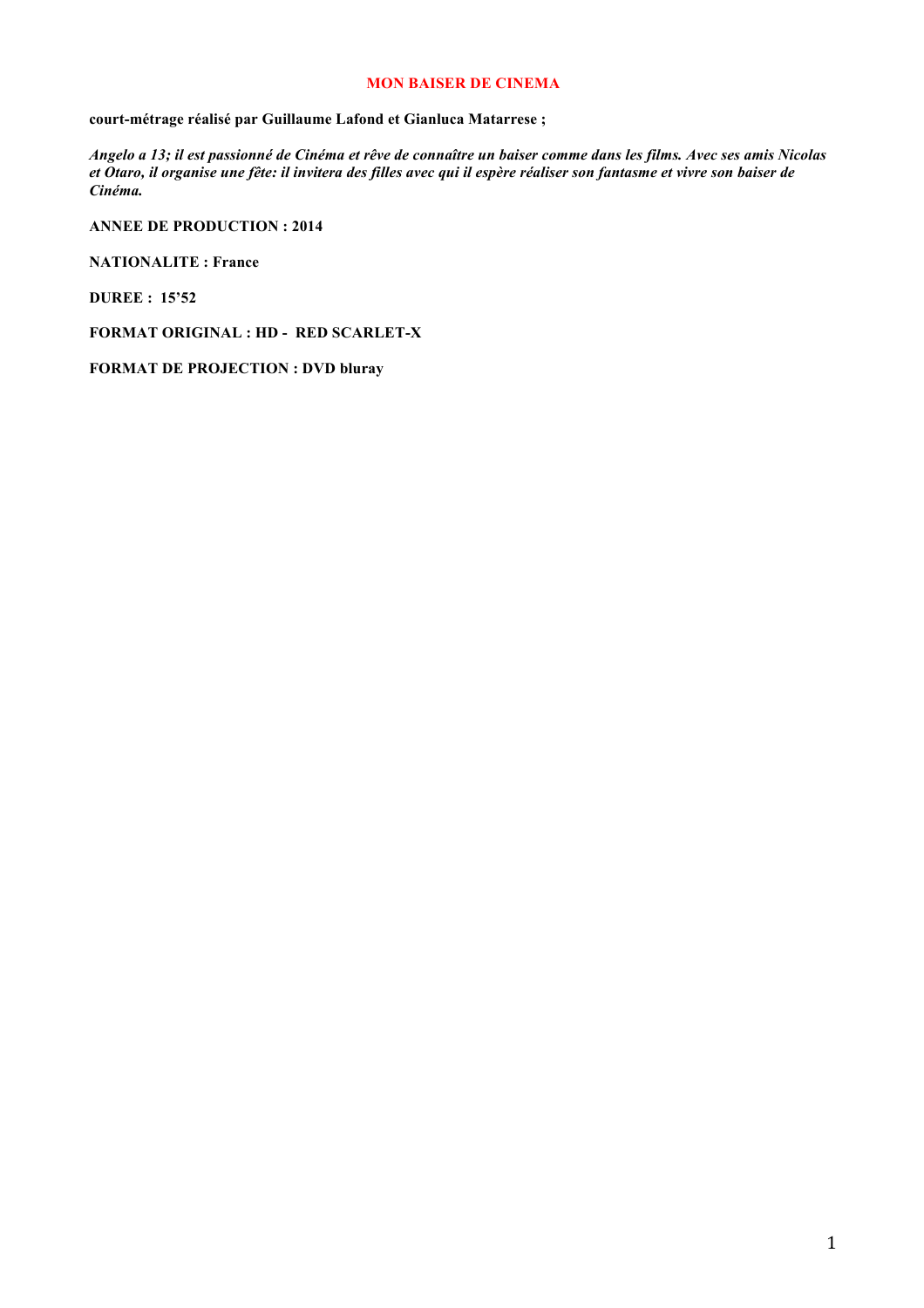#### **UN FILM ECRIT ET REALISE PAR** Guillaume Lafond et Gianluca Matarrese

### **DIRECTEUR DE LA PHOTOGRAPHIE** Kevin Brunet

**MONTAGE ET ETALONNAGE**  Olivier Batailler

#### **PRODUCTION** Onirim

# **CASTING**

#### **COMEDIENS**

(par ordre d'apparition)

ANGELO : Angelo Cont RAFFAELLA : Raffaella Gardon CONSTANCE : Constance Rabaud NICOLAS : Nicolas Kuszla OTARO : Otaro Ishida MINA : Mina Lécuyer ALICE : Alice Tardy PENELOPE : Pénélope Danchin CLARA : Clara Chelzen IBTISSEM : Ibtissem Methenni MARTINE : Martine Martin ROSE : Rose Douroux

#### **PUBLIC DU CINEMA**

Christophe Charon, Olivier Benier, Alexandre Gardon, Alice Danel, Mathilde Fouet

### **COUPLE D'AMOUREUX AU CINEMA**

Pauline Delamare Jonathan Le Guillou

#### **COUPLE D'AMOUREUX DANS LA RUE**

Cyrille de Azevedo Clara Ripault

# **LAPIN ROSE**

Alexandre Gardon

#### **GROUPE DE ROCK**

Guillaume Corseaux Alexis Michel

#### **INVITES FETE**

Marina Jauregui, Marie Lou Baudrin, Antoine Savani, Victor Yu, Guillaume Corseaux, Ilona Kervennal, Garance Tardy, Inès Spiridonov, Zazie Brohan, Anya Zibulsky, Delphine Corseaux et Inès Bellemou.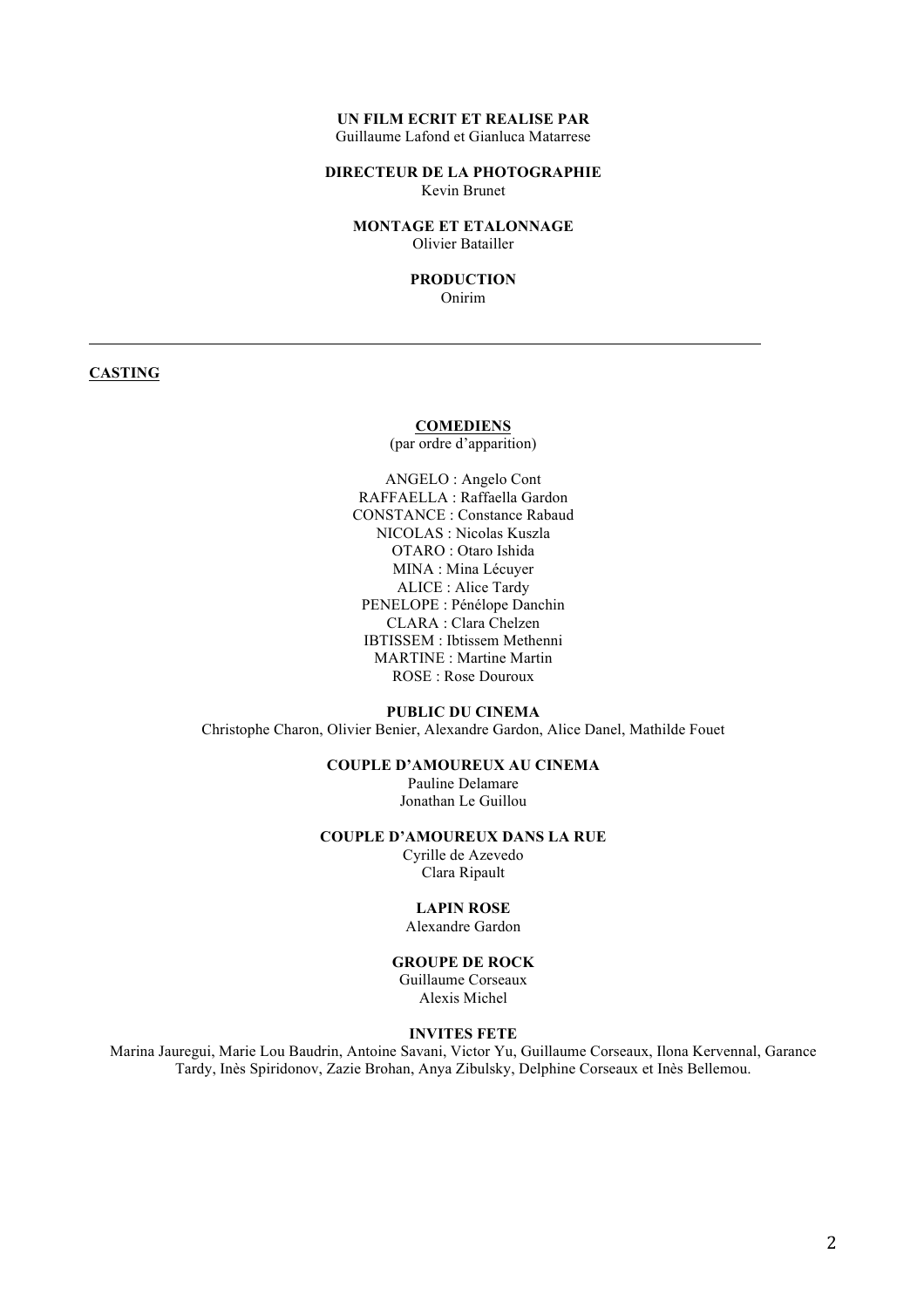#### **PRODUCTION**

#### **PRODUCTION** Onirim

# **PRODUCTEUR**

Geoffroy Guillaumaud

#### **PRODUCTEUR EXECUTIF** Matthieu Monet

#### **DIRECTEUR DE PRODUCTION** Olivier Oren

# **EQUIPE TECHNIQUE**

#### **DIRECTEUR DE LA PHOTOGRAPHIE** Kevin Brunet

**ASSISTANT CHEF OPERATEUR** Selen Kilinc

**ASSISTANTE REALISATEUR** Caroline De Sousa

# **SCRIPTE**

Huguette Reynaud

**ELECTRICIENS** Victor Salis Leonard Sobrino

# **MACHINISTE**

Pierre Fontespis

# **INGENIEURS SON** Alexandre Lemore

Alix Clément Guillaume Gallois

#### **MAQUILLEUSE-COIFFEUSE** Rika Bitton

Marianne Desgree

#### **COSTUME GINGER ROGERS** Sophie Millot

#### **PHOTOGRAPHE DE PLATEAU** Olivier Benier

#### **CATERING**

Olivia Lafond Alexandra Boilard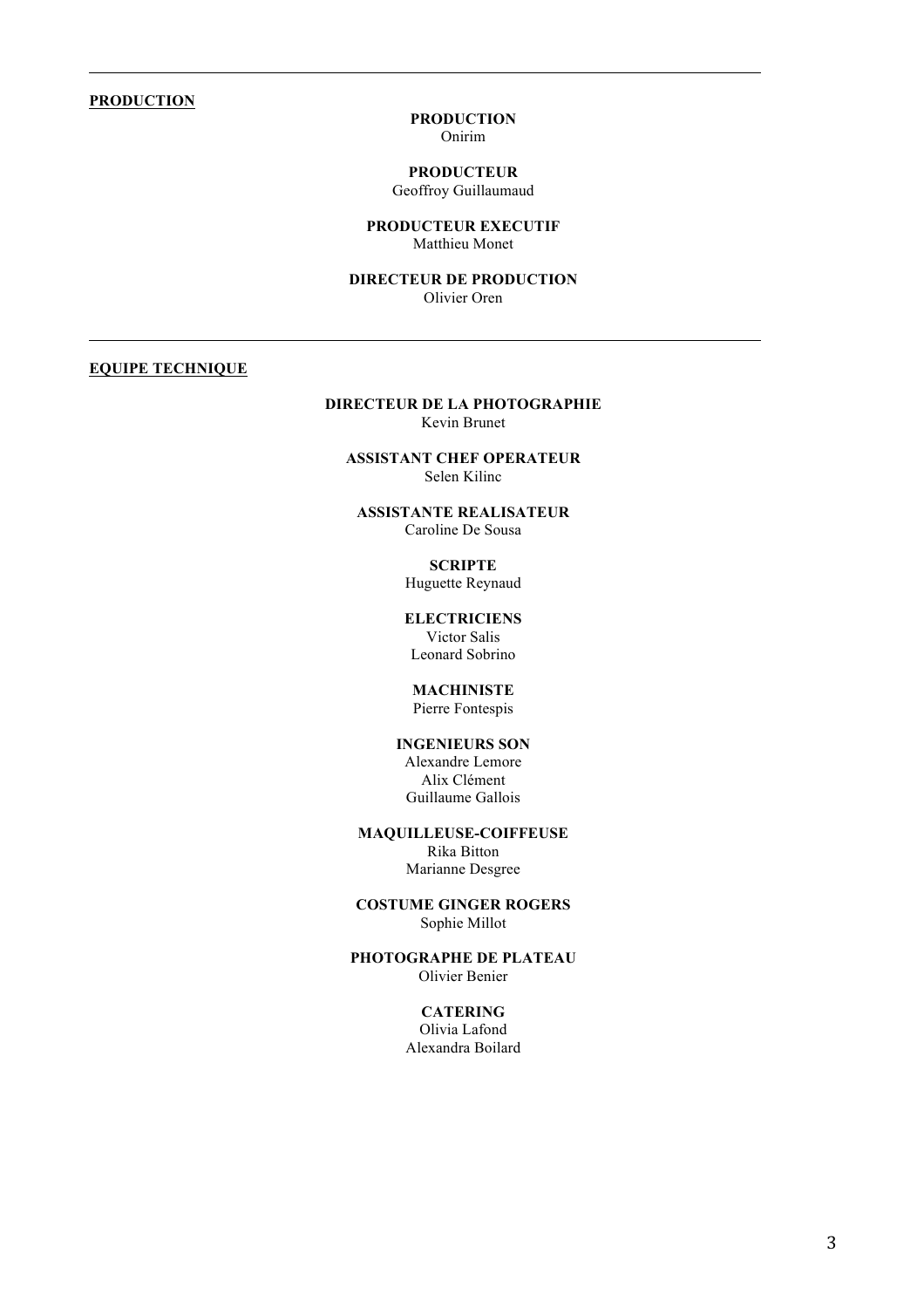#### **POST-PRODUCTION**

#### **MONTAGE ET ETALONNAGE**  Olivier Batailler

**MUSIQUE ET MIXAGE SON** Alexandre Gardon

**INFOGRAPHIE GENERIQUE** Quentin Garabedian

**POST-PRODUCTION**

Pierre Beucher Stevie Giraud

### **MATERIEL**

# **LOCATION CAMERA ET LUMIERE**

Puzzle Video et Clovis Libert Panalux Cinesyl

# **PARETENAIRES**

#### **AVEC LE SOUTIEN DE**

# **COLLEGE GUSTAVE FLAUBERT PARIS 13ème**

Principale Laurence Bidar Principale adjointe Anne-Marie Detemple

> **RECTORAT DE PARIS** Xavier Chiron Nathalie Berthon

#### **INSPECTEUR ACADEMIQUE LETTRES ET CINEMA** Alain Le Ninèze

#### **ASSOCIATION LE PONT VOLANT** Elena Bosco

#### **MAIRIE DE PARIS**

### **PREFECTURE DE POLICE DE PARIS**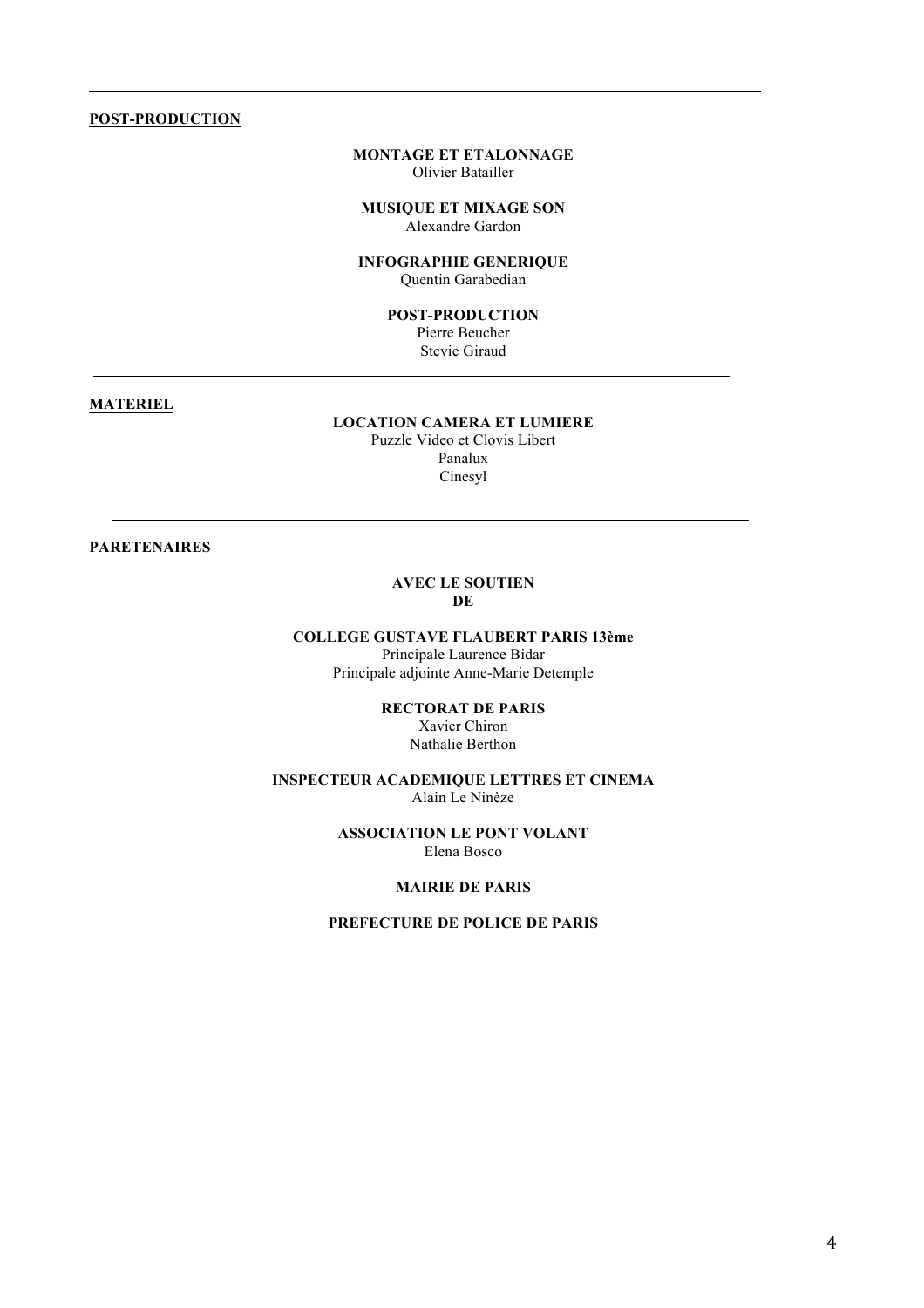### **EXTRAITS DE FILM**

### **The Gold Rush**

La Ruée vers l'or by Charles Chaplin Copyright © 1942 Roy Export S.A.S. All Rights Reserved. Renewed: Copyright © 1969 Roy Export S.A.S. All Rights Reserved.

### **SWING TIME** (1936)

*Sur les ailes de la dance* by George Steve Copyright © 1936 RKO Pictures, Inc, All rights reserved

#### **BATMAN RETURNS** (1992)

*Batman, le défi* by Tim Burton Copyright © 1992 Warner Bros. Entertainment Inc. All Rights Reserved.

# **BREAKFAST AT TIFFANY'S** (1961)

*Diamants sur canapé* by Blake Edwards Copyright © 2008 Paramount Pictures. All Rights Reserved.

#### **BROKEBACK MOUNTAIN** (2005)

*Le secret de Brokeback Mountain* by Ang Lee Copyright © 2005 Universal Studios. All Rights Reserved.

### **A FOREIGN AFFAIR** (1948)

*La scandaleuse de Berlin* by Billy Wilder Paramount Pictures, Inc. (original), U.S. Copyright LP1765, 20 August 1948

#### **TO HAVE AND HAVE NOT** (1944)

*Le port de l'angoisse* by Howard Hawks Copyright © 1944 Warner Bros. Entertainment, Inc. All Rights Reserved

#### **THE AMAZING SPIDERMAN** (2012)

by Marc Webb

Copyright © 2012 Columbia Pictures Industries, Inc. All Rights Reserved. | MARVEL, and all Marvel characters including the Spider-Man character ™ & 2012 Marvel Characters, Inc. All Rights Reserved.

### **SPIDERMAN** (2002)

by Sam Raimi

Motion Picture 2002 Columbia Pictures Industries, Inc. All Rights Reserved, Spider-Man Character ® & © 2002 Marvel Characters, Inc. All Rights Reserved.

# **THE AMAZING SPIDERMAN** (2012)

Jeu video Gameloft

Spider-Man, the Character TM & © 2012 Marvel Characters, Inc. The Amazing Spider-Man, the Movie © 2012 Columbia Pictures Industries, Inc. All Rights Reserved.© 2012 Gameloft. All Rights Reserved.

# **ROUSTABOUT** (1964)

*L'homme à tout faire* by John Rich Copyright © Paramount Pictures. All Rights Reserved.